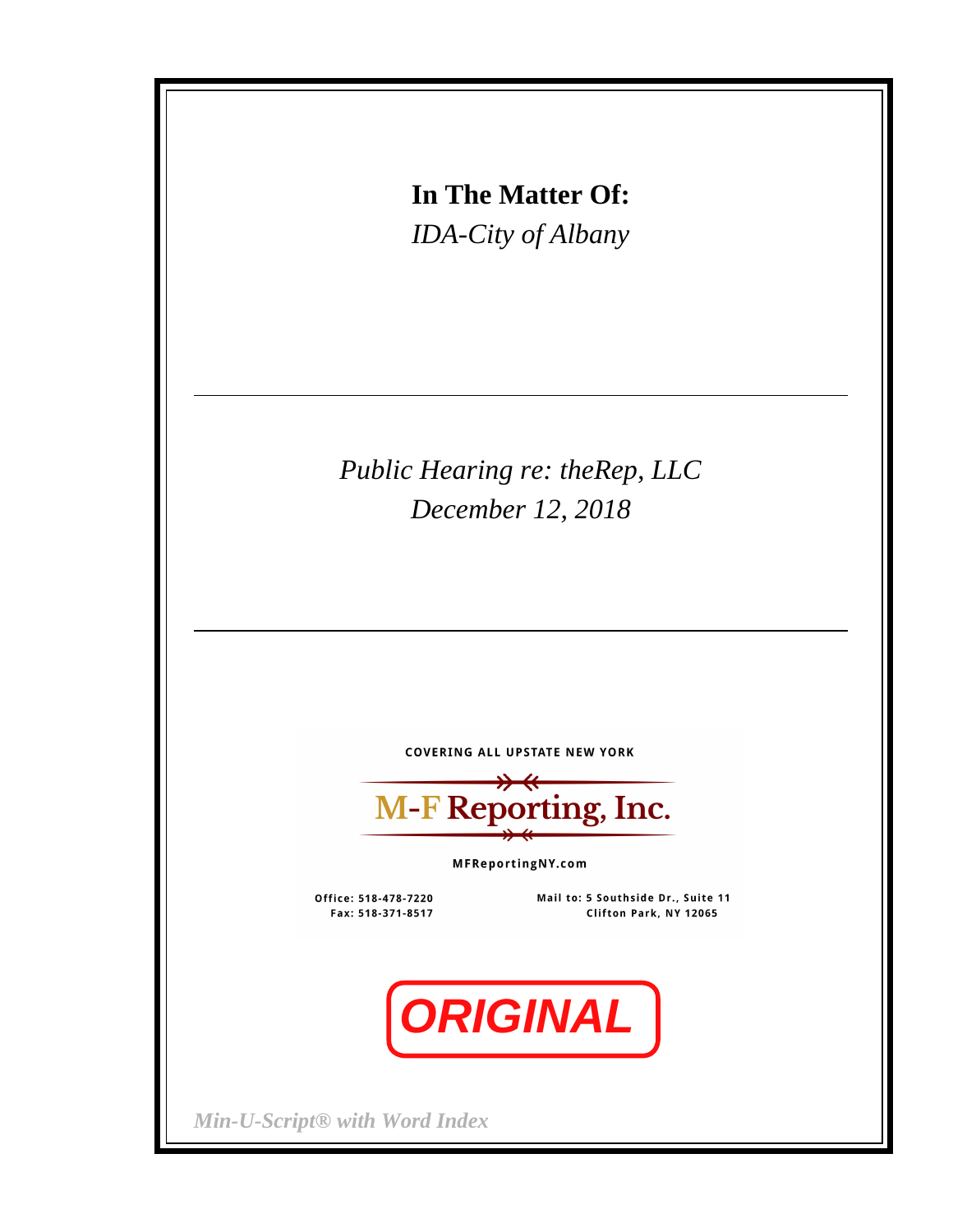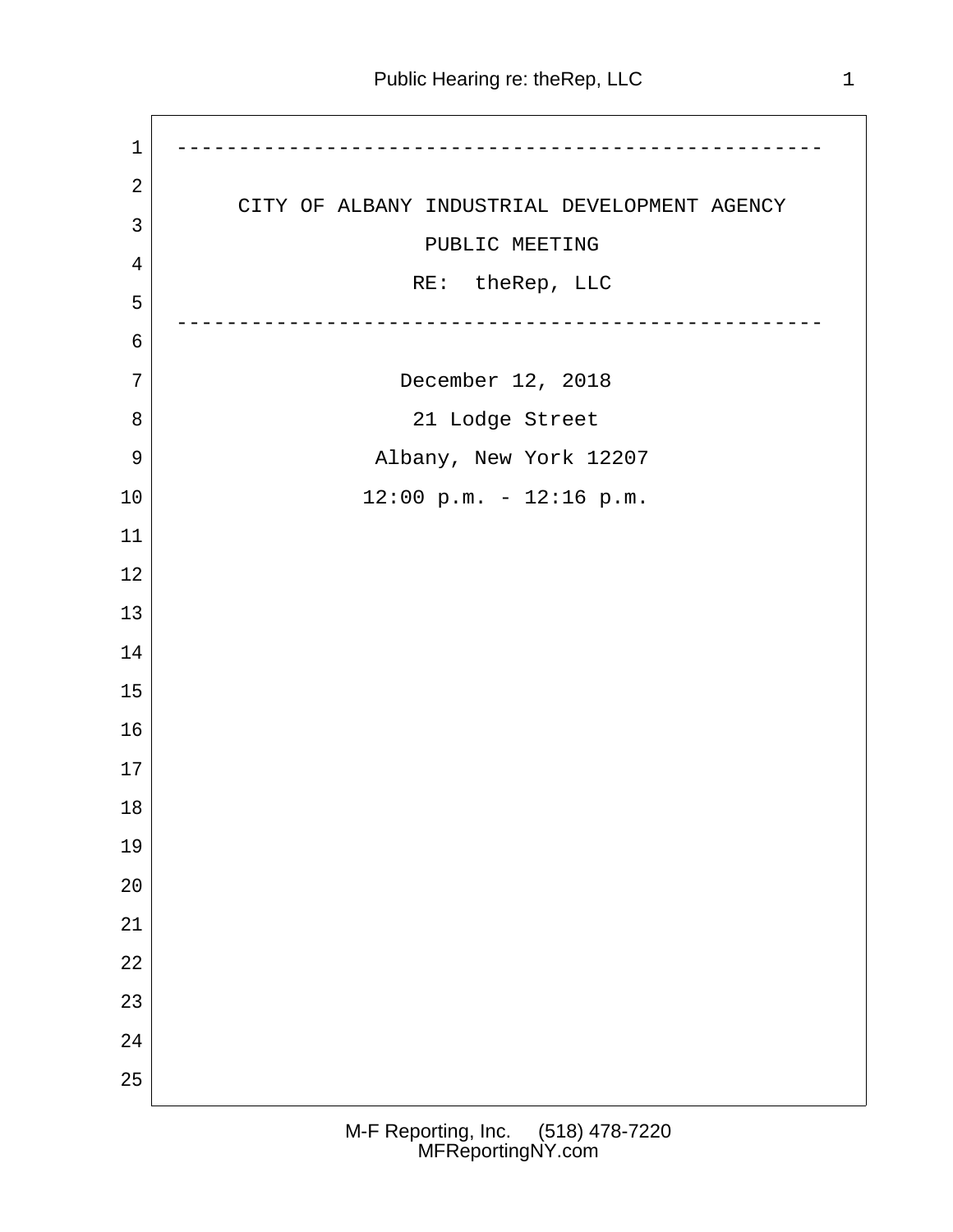## NOTICE OF PUBLIC HEARING ON PROPOSED PROJECT AND FINANCIAL ASSISTANCE RELATING THERETO

Notice is hereby given that a public hearing pursuant to Section  $859-a(2)$  of the General Municipal Law of the State of New York (the "Act") will be held by the City of Albany Industrial Development Agency (the "Agency") on the  $12<sup>th</sup>$  day of December, 2018 at 12:00 o'clock p.m., local time, at the offices of the Agency located at 21 Lodge Street in the City of Albany, Albany County, New York in connection with the following matters:

TheRep, LLC, a New York State limited liability company (the "Company"), has presented an application (the "Application") to the Agency, a copy of which Application is on file at the office of the Agency, requesting that the Agency consider undertaking a project (the "Project") for the benefit of the Company, said Project consisting of the following: (A)(1) the acquisition of an interest in an approximately 0.23 acre parcel of land located at 251-255 North Pearl Street in the City of Albany, Albany County, New York (tax map number 65.75-2-25 ) (the "Land"), together with an existing approximately 33,000 square foot building located thereon (the "Facility"), (2) the reconstruction and renovation of the Facility, and (3) the acquisition and installation therein and thereon of related fixtures, machinery, equipment and other tangible personal property (the "Equipment") (the Land, the Facility, and the Equipment being collectively referred to as the "Project Facility"), all of the foregoing to be owned by the Company and operated as a multi-use facility including a 300-seat theatre, equipped with a box office, café, a 70-seat black box theatre, costume shop and administrative offices and any other directly and indirectly related activities and uses; (B) the granting of certain "financial assistance" (within the meaning of Section 854(14) of the Act) with respect to the foregoing, including potential exemptions from certain sales and use taxes, real property taxes, real estate transfer taxes and mortgage recording taxes (collectively, the "Financial Assistance"); and (C) the lease (with an obligation to purchase) or sale of the Project Facility to the Company or such other person as may be designated by the Company and agreed upon by the Agency.

The Agency is considering whether (A) to undertake the Project, and (B) to provide certain exemptions from taxation with respect to the Project, including (1) exemption from mortgage recording taxes with respect to any documents, if any, recorded by the Agency with respect to the Project in the office of the County Clerk of Albany County, New York or elsewhere, (2) exemption from deed transfer taxes on any real estate transfers, if any, with respect to the Project, (3) exemption from sales taxes relating to the acquisition, construction, renovation and installation of the Project Facility, and (4) in the event that the Project Facility would be subject to real property taxation if owned by the Company but shall be deemed exempt from real property taxation due to the involvement of the Agency therewith, exemption from real property taxes (but not including special assessments and special ad valorem levies), if any, with respect to the Project Facility, subject to the obligation of the Company to make payments in lieu of taxes, if any, with respect to the Project Facility. If any portion of the Financial Assistance to be granted by the Agency with respect to the Project is not consistent with the Agency's uniform tax exemption policy, the Agency will follow the procedures for deviation from such policy set forth in Section 874(4) of the Act prior to granting such portion of the Financial Assistance.

If the Agency determines to proceed with the Project, the Project Facility will be acquired, constructed, reconstructed and installed by the Agency and will be leased (with an obligation to purchase) or sold by the Agency to the Company or its designee pursuant to a project agreement (the "Agreement") requiring that the Company or its designee make certain payments to the Agency.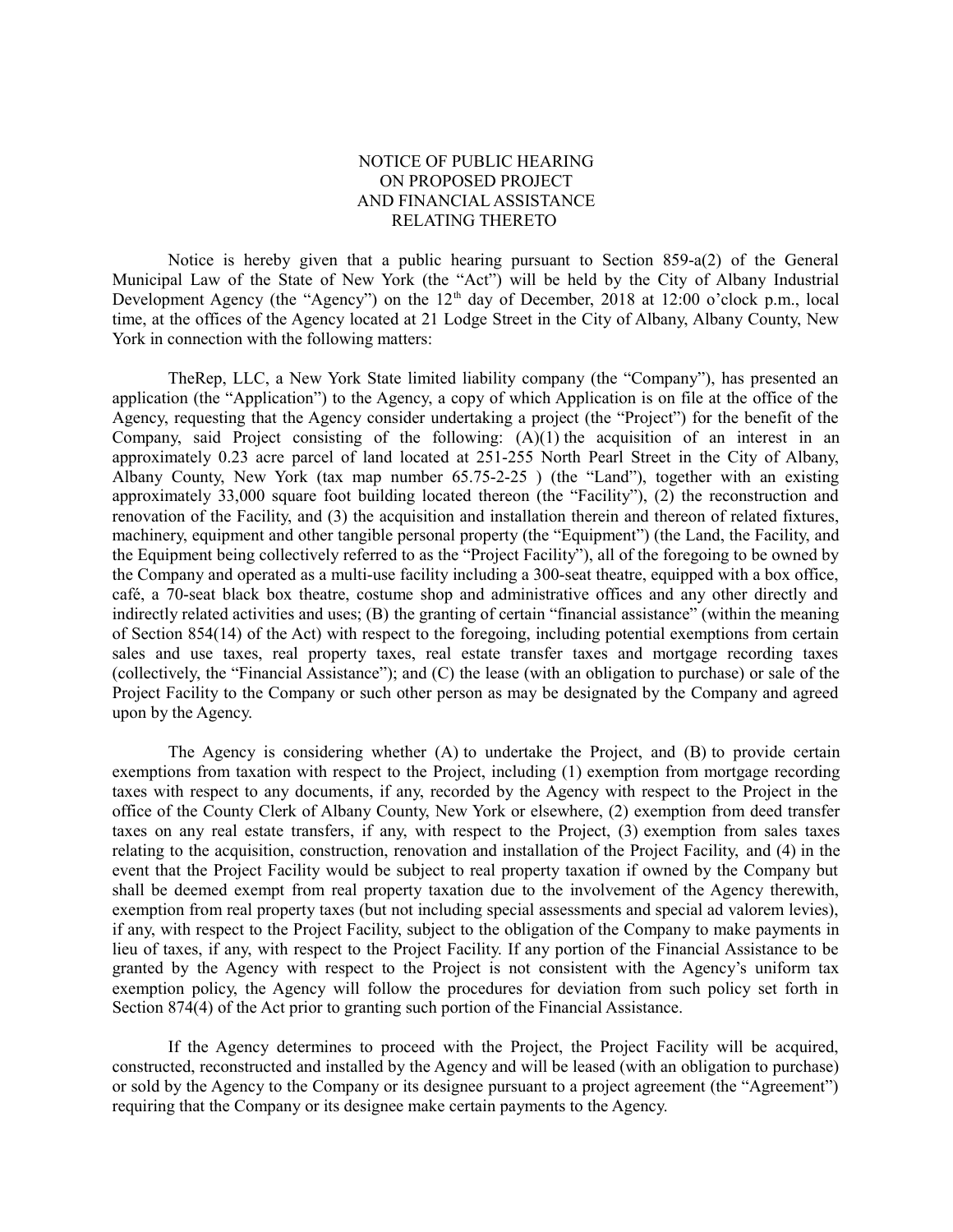The Agency has not yet made a determination pursuant to Article 8 of the Environmental Conservation Law (the "SEQR Act") regarding the potential environmental impact of the Project.

The Agency will at said time and place hear all persons with views on either the location and nature of the proposed Project, or the Financial Assistance being contemplated by the Agency in connection with the proposed Project. A copy of the Application filed by the Company with the Agency with respect to the Project, including an analysis of the costs and benefits of the Project, is available for public inspection during business hours at the offices of the Agency. A transcript or summary report of the hearing will be made available to the members of the Agency.

Additional information can be obtained from, and written comments may be addressed to: Sarah Reginelli, Chief Executive Officer, City of Albany Industrial Development Agency, 21 Lodge Street, Albany, New York 12207; Telephone: 518-434-2532.

Dated: November 29, 2018.

## CITY OF ALBANY INDUSTRIAL DEVELOPMENT **AGENCY**

BY: s:/ Sarah Reginelli Sarah Reginelli, Chief Executive Officer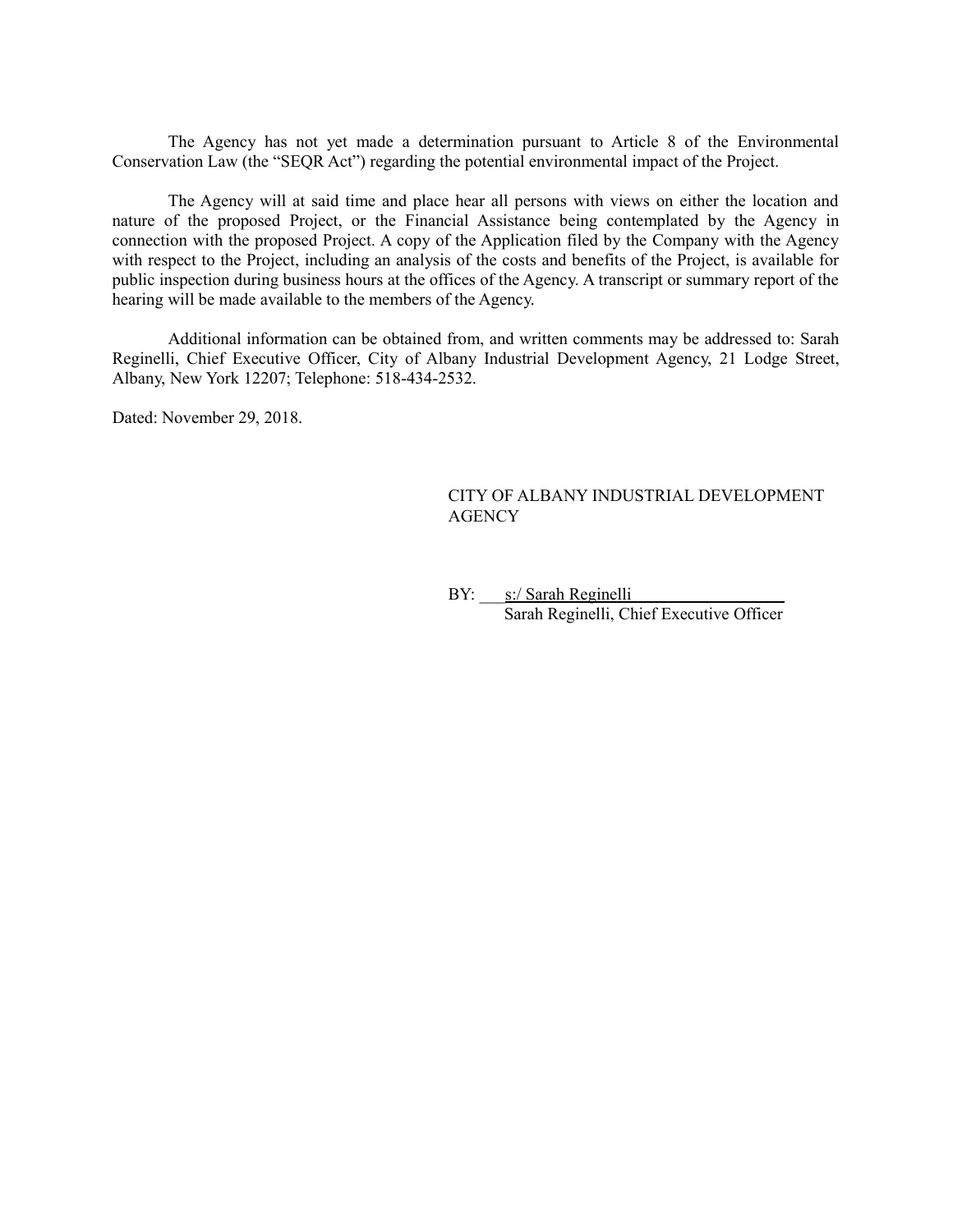1 A P P E A R A N C E S  $2 \mid$  3 IDA STAFF: 4 5 Tracy Metzger, Chair 6 Susan Pedo, Vice Chair 7 Darius Shahinfar, Treasurer 8 Sarah Reginelli, Chief Executive Officer 9 Mark Opalka, Chief Financial Officer 10 Genevieve Zurowski, Executive Assistant 11 A. Joseph Scott, III, Esq., Special Agency Counsel 12 William G. Kelly, Jr., Esq., Agency Counsel 13 Nadene E. Zeigler, Esq., Agency Counsel 14 Lee Eck, Secretary 15 Michael Bohne, Member 16 Dominick Calsolaro, Member 17 Andrew Corcione, Member 18 Jahkeen Hoke, Member 19 Joseph Landy, Member 20 Ashley Mohl, Member 21 Robert Schofield, Member 22 23 24 25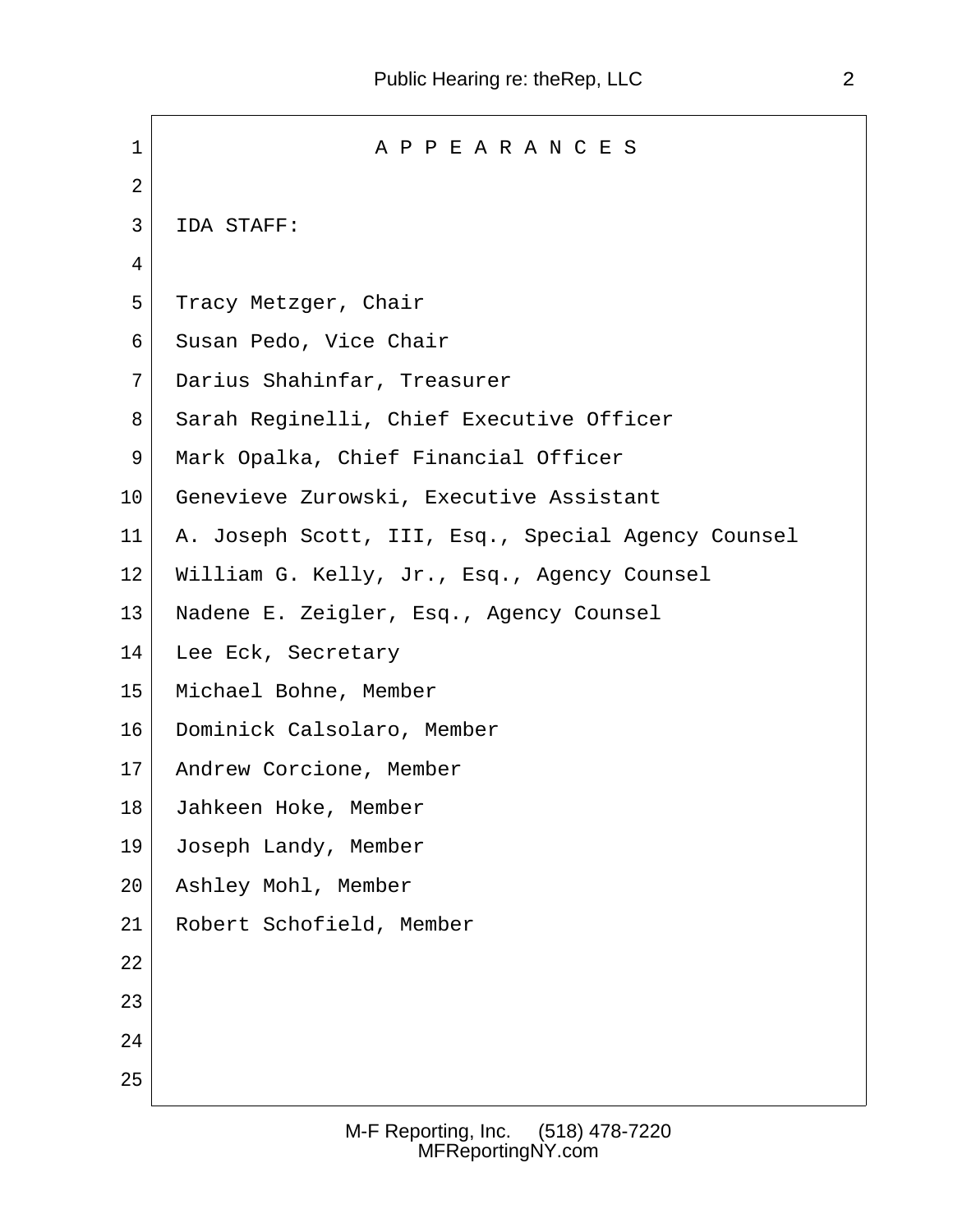|        | Are you going to<br>$\mathcal{L}$<br>speak? Y/N |                      |                                 | つ                     |    |    |    |           |          |    |     |
|--------|-------------------------------------------------|----------------------|---------------------------------|-----------------------|----|----|----|-----------|----------|----|-----|
| ENTHUM | Affiliation/Organization                        | PROCTORS COLLADORATE | The PAISMAN City Anim           | $\frac{1}{1}$ (octors |    |    |    |           |          |    |     |
|        | Name                                            | MLOALCS<br>$P$ HILIP | ربا<br>$\overline{\mathcal{C}}$ | Wan<br>$\vec{3}$      | 4. | s. | Ġ. | $\vec{r}$ | $\infty$ | o, | 10. |

City of Albany Industrial Development Agency/Capital Resource Corporation<br>PUBLIC HEARING – theRep<br>Date: December 12, 2018

## SIGN-IN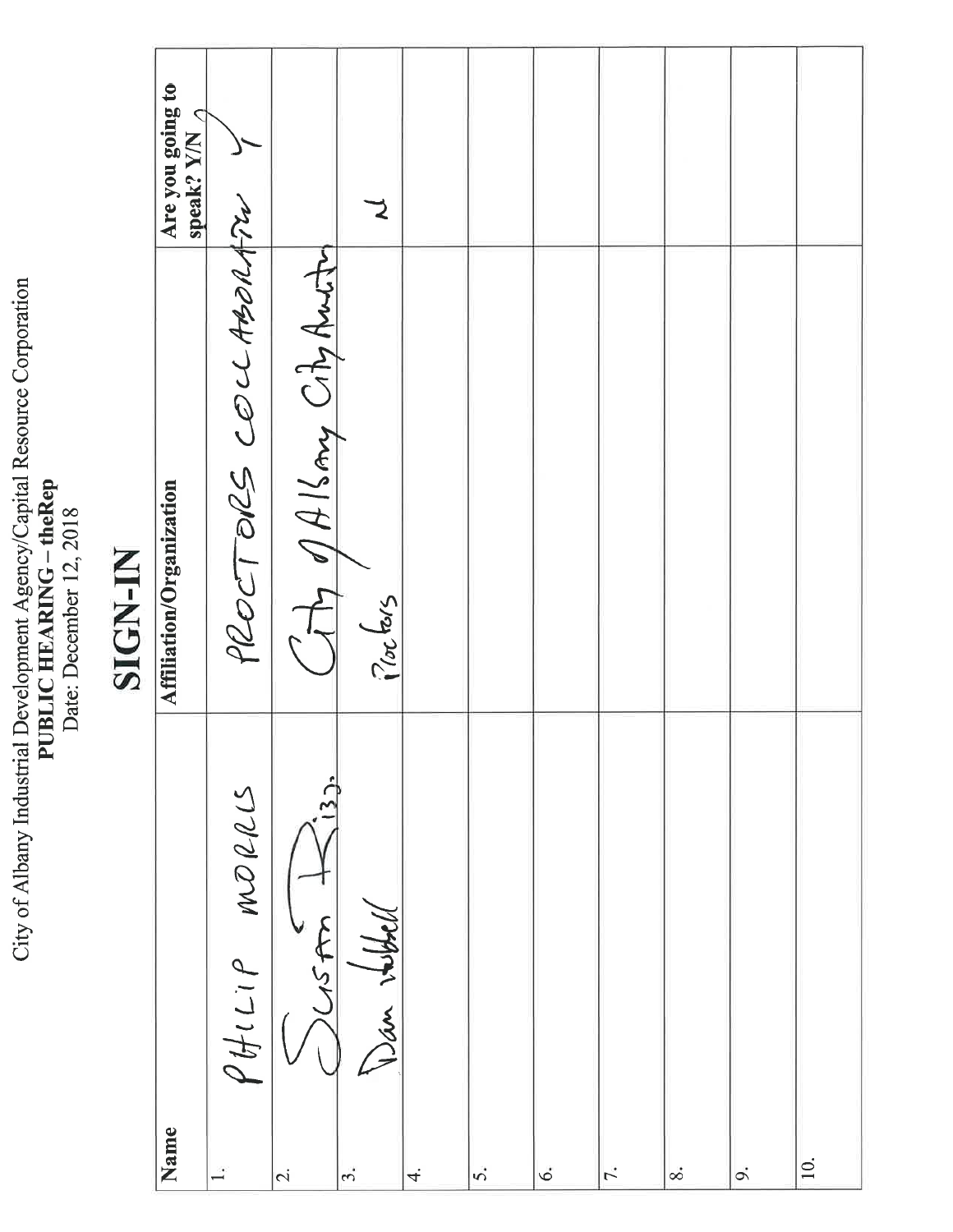| $\mathbf 1$  | MS. METZGER: Good afternoon. My name         |
|--------------|----------------------------------------------|
| 2            | is Tracy Metzger. I'm the Chair of the City  |
| $\mathbf{3}$ | of Albany Industrial Development Agency in   |
| 4            | connection with the project that is the      |
| 5            | subject of this public hearing.              |
| 6            | Today, we are holding this public            |
| 7            | hearing to allow citizens to make a          |
| 8            | statement, for the record, relating to the   |
| 9            | involvement of the Agency with a project for |
| 10           | the benefit of theRep, LLC, a New York State |
| 11           | limited liability corporation.               |
| 12           | I will now ask Sarah Reginelli, the          |
| 13           | Chief Executive Officer of the Agency, to    |
| 14           | make certain preliminary remarks with        |
| 15           | respect to the Project and to then start the |
| 16           | public hearing.                              |
| 17           | Sarah.                                       |
| 18           | MS. REGINELLI: Good afternoon.               |
| 19           | The Project proposes to renovate a           |
| 20           | vacant structure at 251 North Pearl Street   |
| 21           | in Albany into a 300-seat theater, equipped  |
| 22           | with a box office, cafe, 70-seat black box   |
| 23           | theatre, costume shop and administrative     |
| 24           | offices. Based on conversations with the     |
| 25           | City of Albany Assessor, it is anticipated   |
|              |                                              |

M-F Reporting, Inc. (518) 478-7220 MFReportingNY.com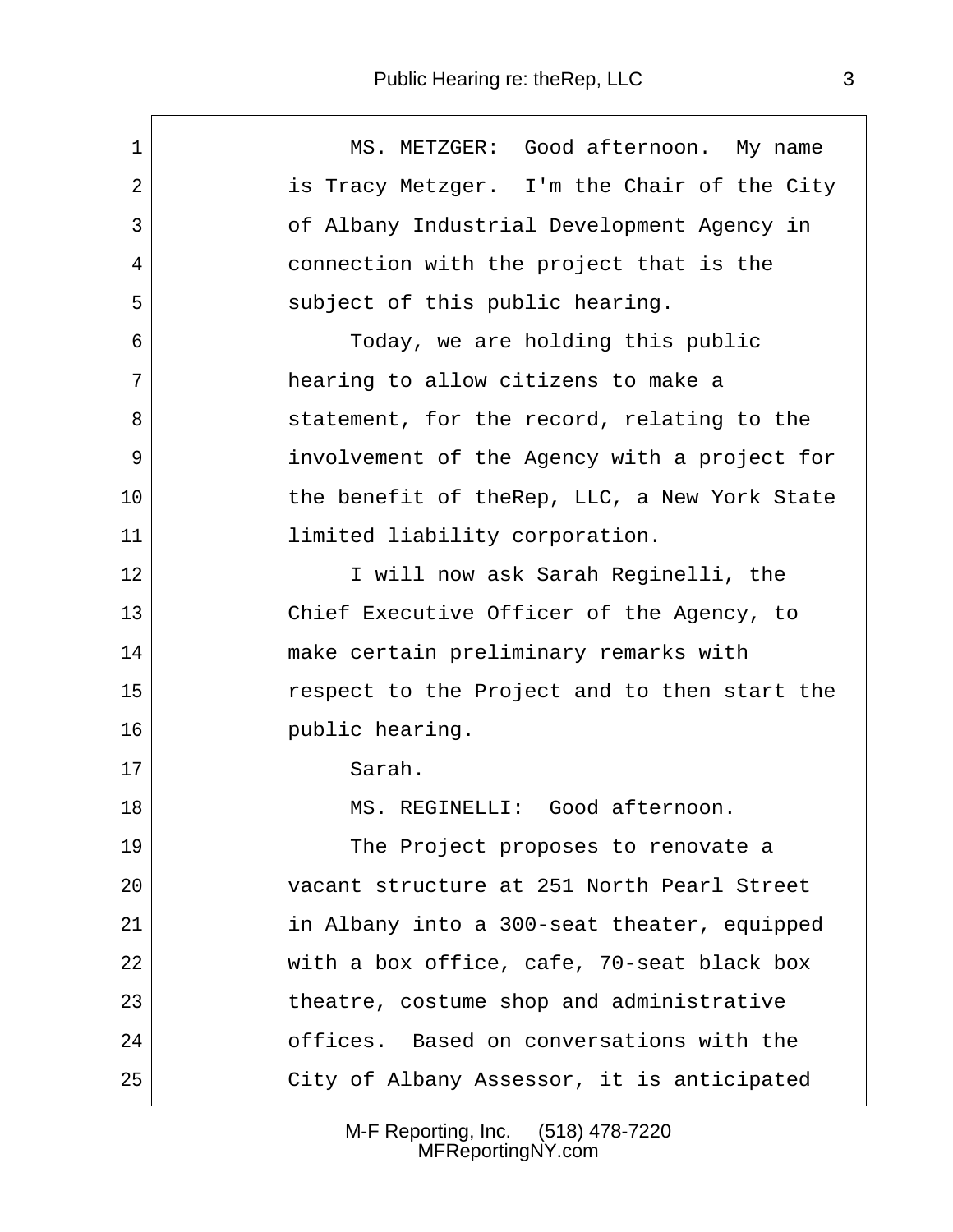| $\mathbf 1$ | that the assessed value of the property will   |
|-------------|------------------------------------------------|
| 2           | increase from \$273,200 to approximately \$2.5 |
| 3           | million.                                       |
| 4           | Copies of the notice of this public            |
| 5           | hearing are available on the table.            |
| 6           | Unless there is any objection, I'm             |
| 7           | going to suggest waiving the full reading of   |
| 8           | the notice of this public hearing and          |
| 9           | instead request the full text of the notice    |
| 10          | be inserted into the record.                   |
| 11          | I will also note that general                  |
| 12          | information on the Agency's general            |
| 13          | authority and public purpose are contained     |
| 14          | in a separate statement and it will also be    |
| 15          | entered into the record.                       |
| 16          | Before we start the public hearing, I          |
| 17          | would first like to introduce the applicant    |
| 18          | who will make a brief presentation with        |
| 19          | respect to the proposed project.               |
| 20          | MR. MORRIS: I'm Phillip Morris,                |
| 21          | Proctors collaborative rep. The project        |
| 22          | takes an old bakery that actually became       |
| 23          | part of Nabisco, so we have called it the      |
| 24          | National Biscuit Company, and takes it from    |
| 25          | having been a sort of abandoned warehouse      |
|             |                                                |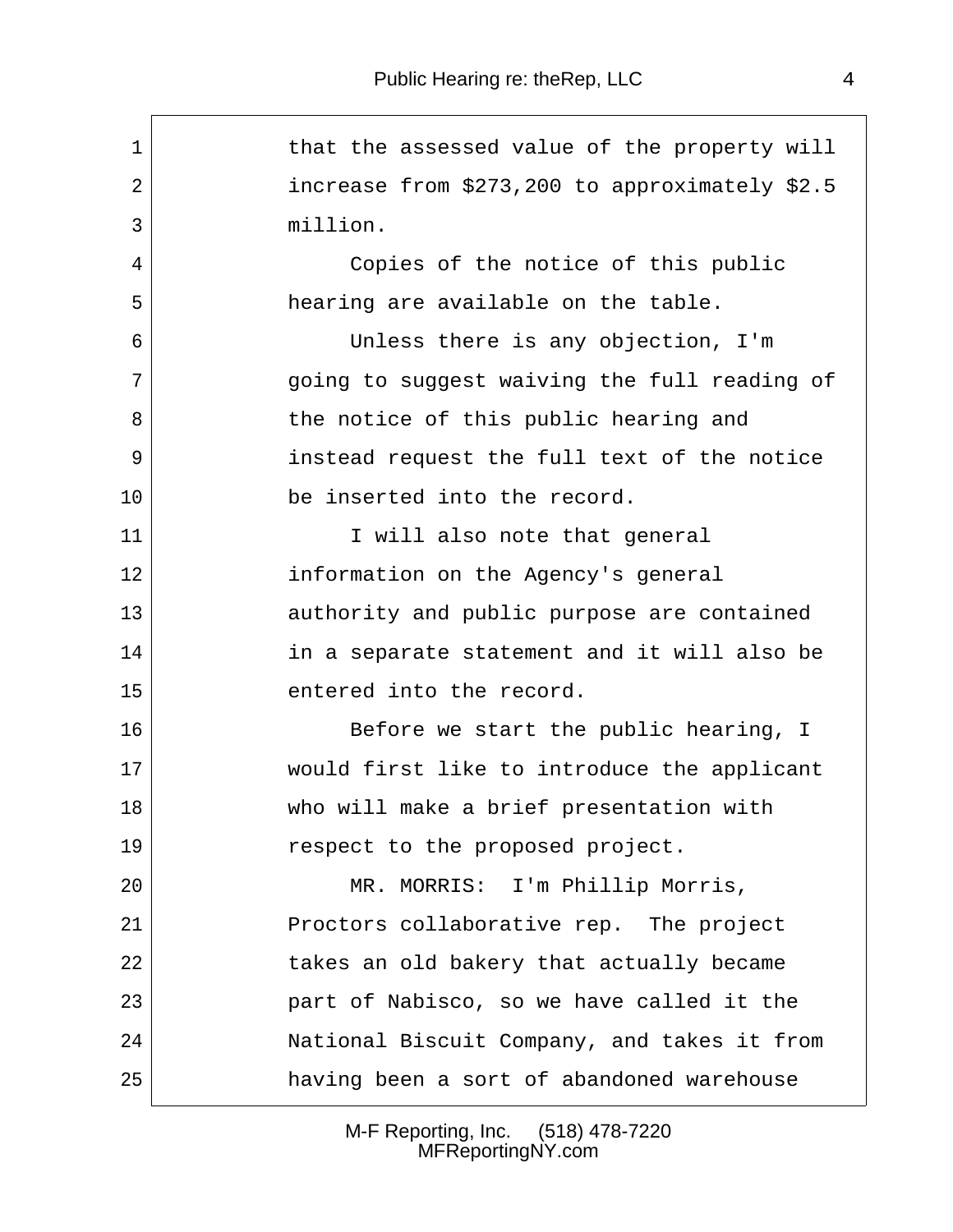| $\mathbf 1$ | used by Joe Gomez for his electrical         |
|-------------|----------------------------------------------|
| 2           | business for many years and converts it to   |
| 3           | this new theater. The theater will be        |
| 4           | roughly the kind of intimacy as at Cap Rep   |
| 5           | but no columns so it will be a thrust        |
| 6           | theatre with about 300 seats.                |
| 7           | I think the reaction from the                |
| 8           | neighborhood has been extraordinary. We      |
| 9           | have been really working hard to build       |
| 10          | relationships with the neighborhood and are  |
| 11          | very excited about it.                       |
| 12          | The amount of work that's going to be        |
| 13          | happening in this area is knockout and just  |
| 14          | great timing.                                |
| 15          | Thank you for your consideration.            |
| 16          | MS. REGINELLI: I will now open the           |
| 17          | public hearing at 12:06 p.m.                 |
| 18          | By way of operating rules, if anyone         |
| 19          | wishes to make a public comment, sign in on  |
| 20          | the appropriate sign-in sheet and I will     |
| 21          | then call you in order. We will limit        |
| 22          | public comments to five minutes so all       |
| 23          | present may have a chance to comment for the |
| 24          | record.                                      |
| 25          | A record of this public hearing will be      |
|             |                                              |

M-F Reporting, Inc. (518) 478-7220 MFReportingNY.com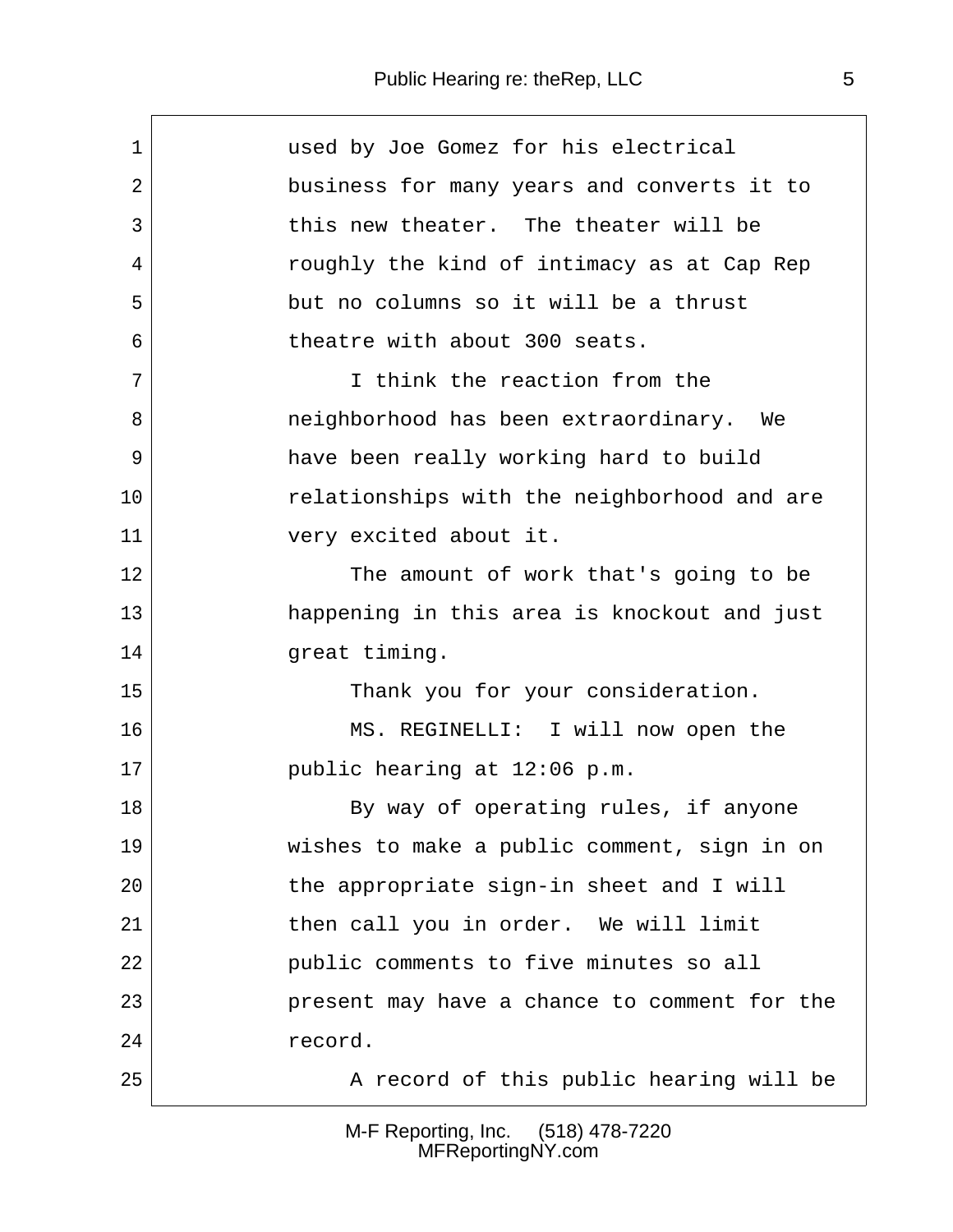$\sqrt{ }$ 

| $\mathbf{1}$   | prepared and reviewed by the members of the  |  |
|----------------|----------------------------------------------|--|
| $\overline{2}$ | Agency in connection with consideration of   |  |
| $\mathbf{3}$   | the proposed project. A copy of the record   |  |
| 4              | of this public hearing will be presented to  |  |
| 5              | the Mayor of the City of Albany.             |  |
| 6              | Again, the purpose of the public             |  |
| $7\phantom{.}$ | hearing is not to field questions but to     |  |
| 8              | solicit public comment. I will be referring  |  |
| 9              | to the sign-in sheet to identify those who   |  |
| 10             | wish to comment on the nature and location   |  |
| 11             | of the project property or proposed          |  |
| $12 \,$        | financial assistance being contemplated.     |  |
| 13             | We have three signed up. Phillip has         |  |
| 14             | already spoken.                              |  |
| 15             | Susan, you didn't indicate whether you       |  |
| 16             | wanted to speak or not?                      |  |
| 17             | So we don't have anyone currently            |  |
| 18             | signed up on our sign-in sheet for comments. |  |
| 19             | I will note the notice of this public        |  |
| 20             | hearing also indicated that written comments |  |
| 21             | could be addressed to the agency. As of      |  |
| 22             | today, no written comments have been         |  |
| 23             | received by the agency prior to the hearing. |  |
| 24             | We are going to keep the public hearing      |  |
| 25             | open until approximately 12:15 in case we    |  |

M-F Reporting, Inc. (518) 478-7220 MFReportingNY.com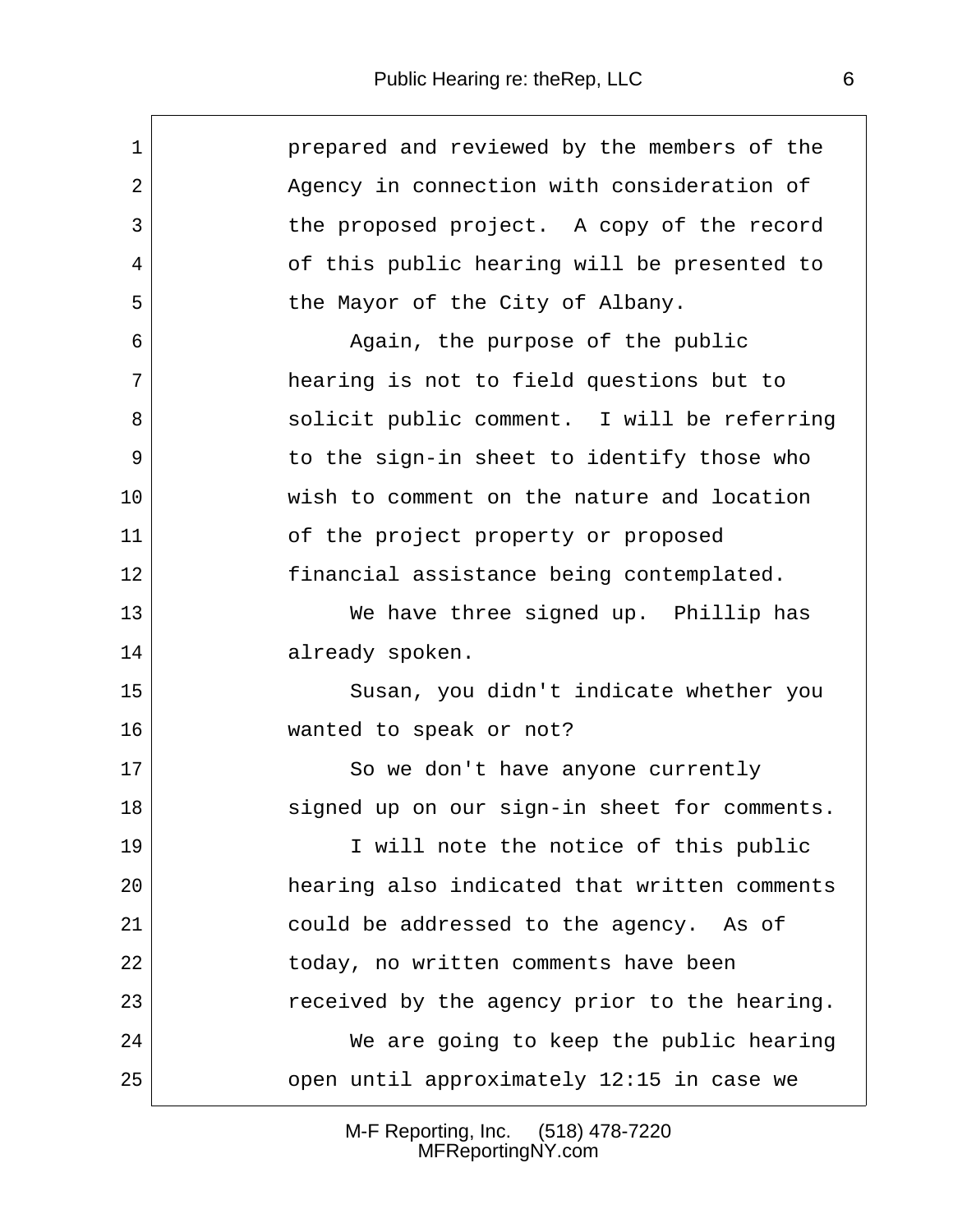| $\mathbf 1$    | have another member of the public that comes |
|----------------|----------------------------------------------|
| $\overline{2}$ | to attend and would like to speak but we     |
| 3              | will hold off on transcription until we sort |
| 4              | of open public comment back up.              |
| 5              |                                              |
| 6              | * * *                                        |
| 7              |                                              |
| 8              | (The record remains open for public          |
| 9              | comment.)                                    |
| 10             |                                              |
| 11             | * * *                                        |
| 12             |                                              |
| 13             | MS. METZGER: We do have a couple of          |
| 14             | additional folks in attendance. Anyone else  |
| 15             | who wishes tow speak? Seeing none, I will    |
| 16             | close this public hearing at 12:16 p.m.      |
| 17             | Thank you.                                   |
| 18             | (Whereupon, the above-titled matter was      |
| 19             | concluded at 12:16 p.m.)                     |
| 20             |                                              |
| 21             |                                              |
| 22             |                                              |
| 23             |                                              |
| 24             |                                              |
| 25             |                                              |
|                |                                              |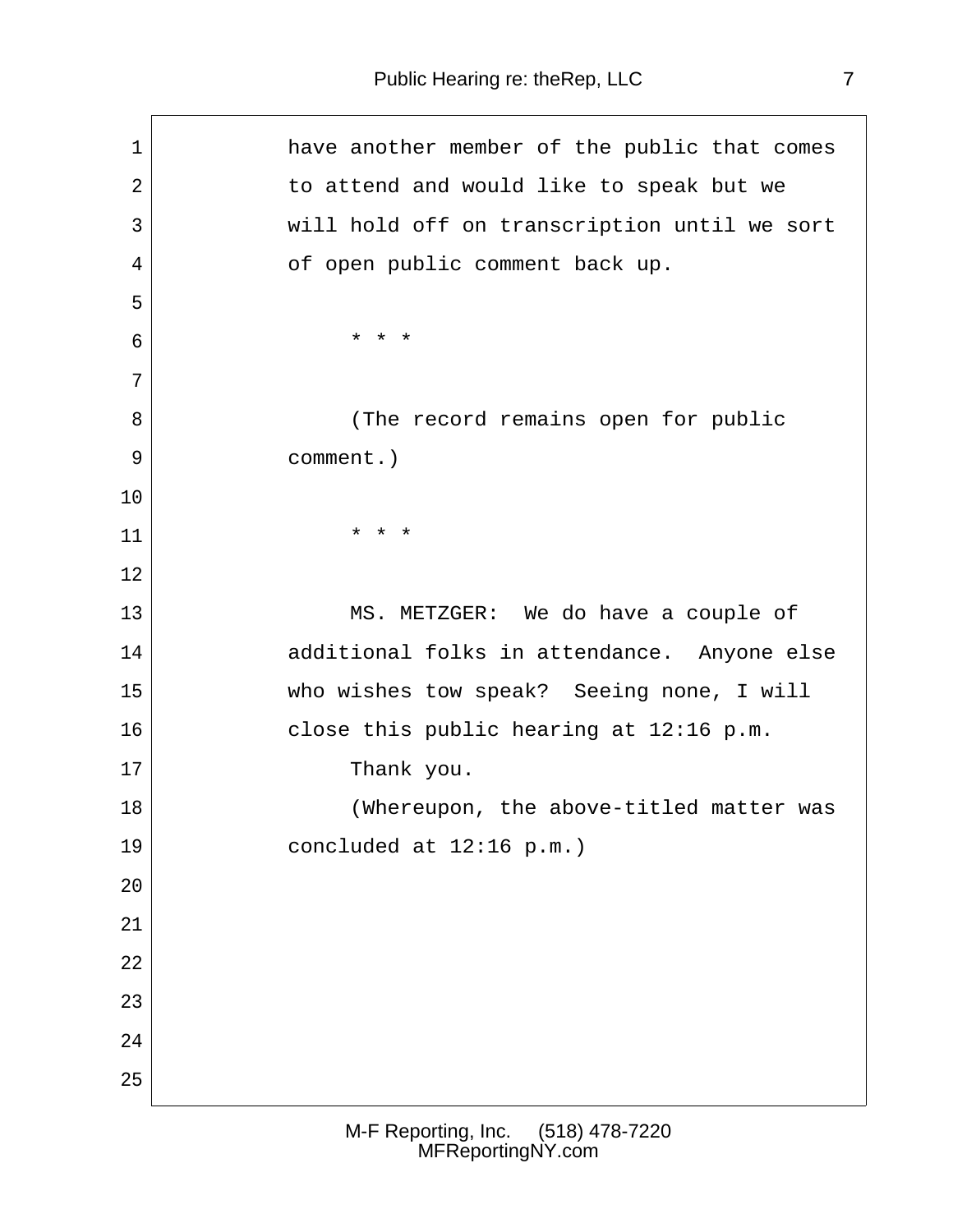| $\mathbf 1$    | SHORTHAND REPORTER CERTIFICATION                                                             |
|----------------|----------------------------------------------------------------------------------------------|
| $\overline{2}$ | I, the undersigned, a certified shorthand<br>reporter of the State of New York, do hereby    |
| 3              | certify:                                                                                     |
| 4              | That the proceedings within were taken<br>before me at the time and place herein set         |
| 5              | forth; that any witnesses in the foregoing<br>proceedings, prior to testifying, were duly    |
| 6              | sworn; that a record of the proceedings was made<br>by me using machine shorthand, which was |
| 7              | thereafter transcribed under my direction; that                                              |
| 8              | the foregoing transcript is a true record of the<br>testimony given.                         |
| 9              | Further, that if the foregoing pertains to                                                   |
| 10             | the original transcript of a deposition in a<br>federal case, before completion of the       |
| 11             | proceedings, review of the transcript [<br>] was<br>] was not requested.<br>$\mathbf{L}$     |
| 12             | I further certify I am neither financially<br>interested in the action nor a relative or     |
| 13             | employee of any attorney or party to this<br>action.                                         |
| 14             |                                                                                              |
| 15             | Dated: December 16, 2018                                                                     |
| 16             |                                                                                              |
| 17             |                                                                                              |
| 18             |                                                                                              |
| 19             | Stephane Prien                                                                               |
| 20             | STEPHANIE PICOZZI, CRR, RPR                                                                  |
| 21             | Notary Public, State of New York                                                             |
| 22             | Qualified in Saratoga County<br>Commission Expires: January 27, 2019                         |
| 23             |                                                                                              |
| 24             |                                                                                              |
| 25             |                                                                                              |
|                |                                                                                              |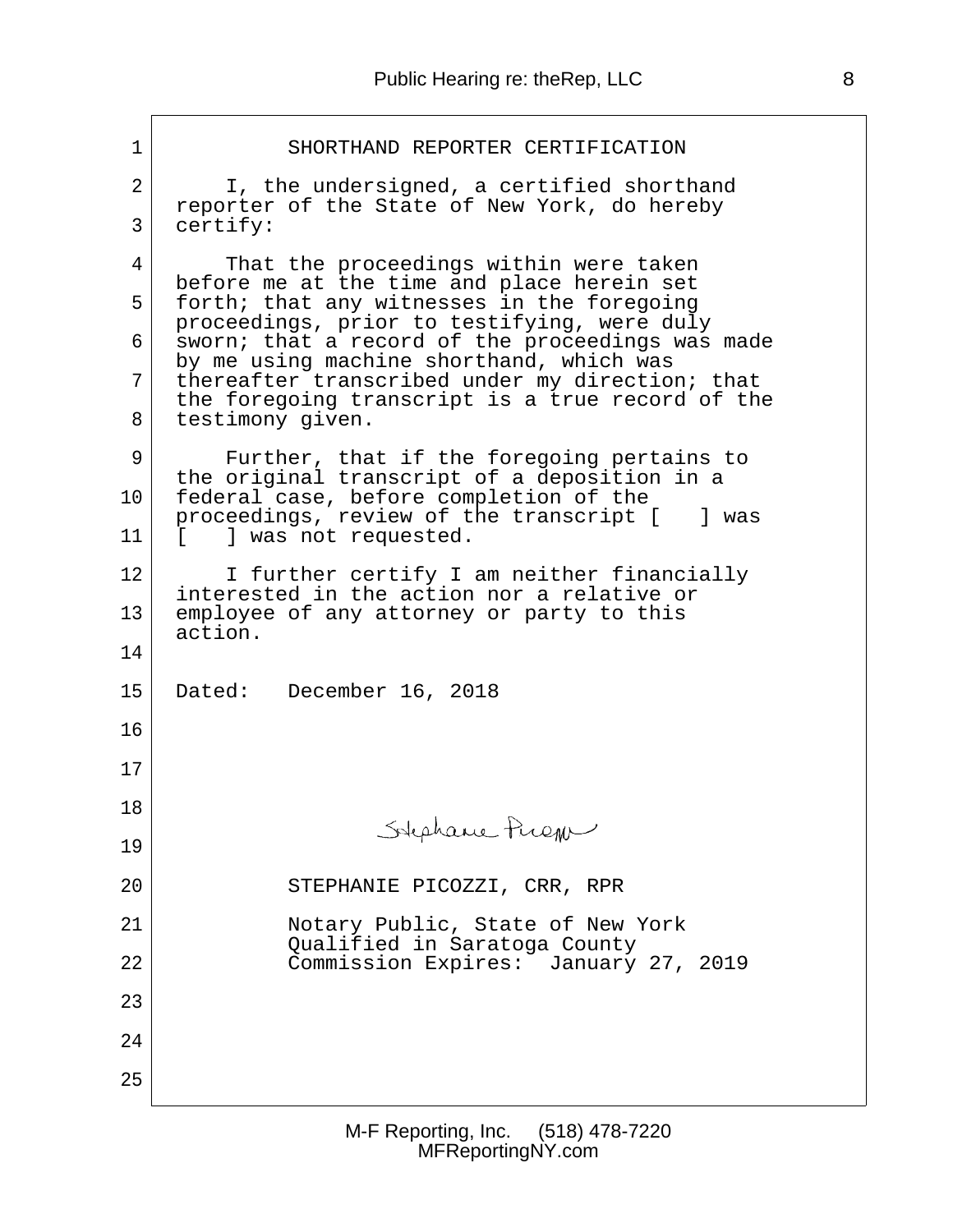|                                                 | citizens $(1)$ 3:7<br>City (3) $3:2,25;6:5$   | 7,20,23,24;7:16<br>hold $(1) 7:3$             | notice (4) 4:4,8,9;<br>6:19                 |                              |
|-------------------------------------------------|-----------------------------------------------|-----------------------------------------------|---------------------------------------------|------------------------------|
| \$                                              | close (1) 7:16                                | holding $(1)$ 3:6                             |                                             | S                            |
| \$2.5 $(1)$ 4:2                                 | collaborative (1) 4:21                        |                                               | $\mathbf 0$                                 | Sarah (2) 3:12,17            |
| \$273,200(1)4:2                                 | columns (1) $5:5$                             | I                                             |                                             | seats (1) 5:6                |
|                                                 | comment (6) 5:19,23;                          |                                               | objection $(1)$ 4:6                         | <b>Seeing (1) 7:15</b>       |
| A                                               | 6:8, 10; 7:4, 9                               | identify $(1)$ 6:9                            | off (1) 7:3                                 | separate (1) 4:14            |
|                                                 | comments (4) 5:22;                            | increase $(1)$ 4:2                            | office (1) 3:22                             | sheet (3) 5:20;6:9,18        |
| abandoned $(1)$ 4:25                            | 6:18,20,22                                    | indicate $(1)$ 6:15                           | <b>Officer (1)</b> 3:13                     | shop (1) 3:23                |
| above-titled $(1)$ $7:18$                       | <b>Company (1)</b> 4:24                       | indicated $(1)$ 6:20                          | offices (1) 3:24                            | sign (1) 5:19                |
| actually $(1)$ 4:22                             | concluded $(1)$ $7:19$                        | Industrial (1) 3:3                            | old (1) 4:22                                | signed (2) 6:13,18           |
| additional (1) 7:14                             | connection (2) $3:4;$                         | information (1) $4:12$                        | open (4) 5:16;6:25;                         | sign-in (3) 5:20;6:9,        |
| addressed (1) 6:21                              | 6:2                                           | inserted $(1)$ 4:10                           | 7:4,8                                       | 18                           |
| administrative (1)                              | consideration (2)                             | instead $(1)$ 4:9                             | operating (1) 5:18                          | solicit (1) 6:8              |
| 3:23                                            | 5:15;6:2<br>contained $(1)$ 4:13              | intimacy $(1)$ 5:4<br>into (3) $3:21;4:10,15$ | order (1) 5:21                              | sort (2) 4:25;7:3            |
| afternoon (2) 3:1,18                            | contemplated (1) 6:12                         | introduce $(1)$ 4:17                          | ${\bf P}$                                   | speak (3) 6:16;7:2,15        |
| Again (1) 6:6                                   | conversations (1)                             | involvement (1) 3:9                           |                                             | spoken (1) 6:14              |
| Agency (6) 3:3,9,13;                            | 3:24                                          |                                               | part (1) 4:23                               | start (2) 3:15;4:16          |
| 6:2.21.23                                       | converts $(1)$ 5:2                            | ${\bf J}$                                     | Pearl (1) 3:20                              | <b>State (1)</b> 3:10        |
| <b>Agency's (1)</b> 4:12                        | <b>Copies (1) 4:4</b>                         |                                               | Phillip (2) 4:20;6:13                       | statement $(2)$ 3:8;<br>4:14 |
| Albany (4) 3:3,21,25;<br>6:5                    | copy $(1)$ 6:3                                | Joe $(1)$ 5:1                                 | pm (3) $5:17;7:16,19$                       | <b>Street (1) 3:20</b>       |
| allow (1) 3:7                                   | corporation (1) 3:11                          |                                               | preliminary $(1)$ 3:14                      | structure $(1)$ 3:20         |
| amount (1) 5:12                                 | costume (1) 3:23                              | K                                             | prepared $(1)$ 6:1                          | subject (1) 3:5              |
| anticipated (1) 3:25                            | couple (1) 7:13                               |                                               | present (1) 5:23                            | suggest (1) 4:7              |
| applicant $(1)$ 4:17                            | currently $(1)$ 6:17                          | keep (1) 6:24                                 | presentation (1) 4:18                       | <b>Susan (1)</b> 6:15        |
| appropriate $(1)$ 5:20                          |                                               | <b>kind</b> (1) $5:4$                         | presented $(1)$ 6:4                         |                              |
| approximately (2) 4:2;                          | D                                             | knockout (1) 5:13                             | prior (1) 6:23                              | T                            |
| 6:25                                            |                                               |                                               | <b>Proctors (1)</b> 4:21                    |                              |
| area (1) 5:13                                   | Development (1) 3:3                           | L                                             | project (8) 3:4,9,15,                       | table $(1)$ 4:5              |
| assessed (1) 4:1                                |                                               |                                               | 19;4:19,21;6:3,11                           | theater (3) 3:21;5:3,3       |
| <b>Assessor (1)</b> 3:25                        | E                                             | liability $(1)$ 3:11                          | property (2) 4:1;6:11                       | theatre (2) 3:23;5:6         |
| assistance $(1)$ 6:12                           |                                               | limit $(1)$ 5:21                              | proposed $(3)$ 4:19;                        | theRep (1) 3:10              |
| attend (1) 7:2                                  | electrical $(1)$ 5:1                          | limited $(1)$ 3:11                            | 6:3,11                                      | three (1) 6:13               |
| attendance (1) 7:14                             | else (1) 7:14                                 | $LLC(1)$ 3:10                                 | proposes $(1)$ 3:19                         | thrust $(1)$ 5:5             |
| authority $(1)$ 4:13                            | entered $(1)$ 4:15                            | location (1) $6:10$                           | public (20) 3:5,6,16;                       | timing $(1)$ 5:14            |
| available $(1)$ 4:5                             | equipped $(1)$ 3:21                           | M                                             | 4:4,8,13,16;5:17,19,                        | Today (2) 3:6;6:22           |
|                                                 | excited (1) 5:11<br><b>Executive (1)</b> 3:13 |                                               | 22,25;6:4,6,8,19,24;<br>7:1,4,8,16          | tow (1) $7:15$               |
| B                                               | extraordinary (1) 5:8                         | many (1) 5:2                                  | purpose (2) 4:13;6:6                        | <b>Tracy (1) 3:2</b>         |
|                                                 |                                               | matter (1) 7:18                               |                                             | transcription (1) 7:3        |
| back (1) 7:4                                    | $\mathbf F$                                   | may (1) 5:23                                  | $\bf R$                                     | U                            |
| <b>bakery (1)</b> 4:22<br><b>Based (1)</b> 3:24 |                                               | Mayor (1) 6:5                                 |                                             |                              |
| <b>became (1)</b> $4:22$                        | field $(1)$ 6:7                               | member $(1)$ 7:1                              | reaction $(1)$ 5:7                          | <b>Unless (1) 4:6</b>        |
| benefit $(1)$ 3:10                              | financial $(1)$ 6:12                          | members $(1)$ 6:1                             | reading $(1)$ 4:7                           | up (3) 6:13,18;7:4           |
| <b>Biscuit (1)</b> 4:24                         | first $(1)$ 4:17                              | <b>METZGER (3)</b> 3:1,2;                     | really $(1)$ 5:9                            | used $(1)$ 5:1               |
| <b>black (1)</b> $3:22$                         | five (1) 5:22                                 | 7:13                                          | received $(1)$ 6:23                         |                              |
| box (2) $3:22,22$                               | folks (1) 7:14                                | million $(1)$ 4:3                             | record (7) 3:8;4:10,                        | $\mathbf{V}$                 |
| <b>brief (1)</b> $4:18$                         | full (2) $4:7,9$                              | minutes $(1)$ 5:22                            | 15;5:24,25;6:3;7:8                          |                              |
| <b>build (1)</b> $5:9$                          |                                               | Morris (2) 4:20,20                            | referring $(1)$ 6:8                         | vacant (1) 3:20              |
| business $(1)$ 5:2                              | G                                             |                                               | Reginelli (3) 3:12,18;                      | value $(1)$ 4:1              |
|                                                 |                                               | N                                             | 5:16                                        |                              |
| $\mathbf C$                                     | general (2) 4:11,12                           |                                               | relating $(1)$ 3:8                          | W                            |
|                                                 | Gomez (1) 5:1                                 | <b>Nabisco (1)</b> 4:23                       | relationships (1) 5:10                      |                              |
| cafe (1) 3:22                                   | Good (2) 3:1,18                               | name (1) 3:1                                  | remains $(1)$ 7:8                           | waiving $(1)$ 4:7            |
| call (1) 5:21                                   | great (1) 5:14                                | <b>National (1) 4:24</b>                      | remarks $(1)$ 3:14                          | warehouse (1) 4:25           |
| called (1) 4:23                                 |                                               | nature (1) 6:10                               | renovate $(1)$ 3:19                         | way (1) 5:18                 |
| Cap (1) 5:4                                     | $\mathbf H$                                   | neighborhood (2) 5:8,                         | rep (2) 4:21;5:4                            | Whereupon (1) $7:18$         |
| case (1) 6:25                                   |                                               | 10                                            | request $(1)$ 4:9                           | wish $(1)$ 6:10              |
| certain $(1)$ 3:14                              | happening $(1)$ 5:13                          | New (2) 3:10;5:3                              | respect (2) 3:15;4:19<br>reviewed $(1)$ 6:1 | wishes (2) $5:19;7:15$       |
| <b>Chair (1) 3:2</b>                            | hard (1) 5:9<br>hearing (14) 3:5,7,16;        | none (1) 7:15                                 | roughly $(1)$ 5:4                           | work (1) 5:12                |
| chance (1) 5:23                                 | 4:5,8,16;5:17,25;6:4,                         | <b>North (1)</b> 3:20<br>note (2) 4:11;6:19   | rules (1) $5:18$                            | working (1) 5:9              |
| Chief (1) 3:13                                  |                                               |                                               |                                             | written (2) 6:20,22          |

**Min-U-Script® M-F Reporting, Inc. (518) 478-7220 MFReportingNY.com**